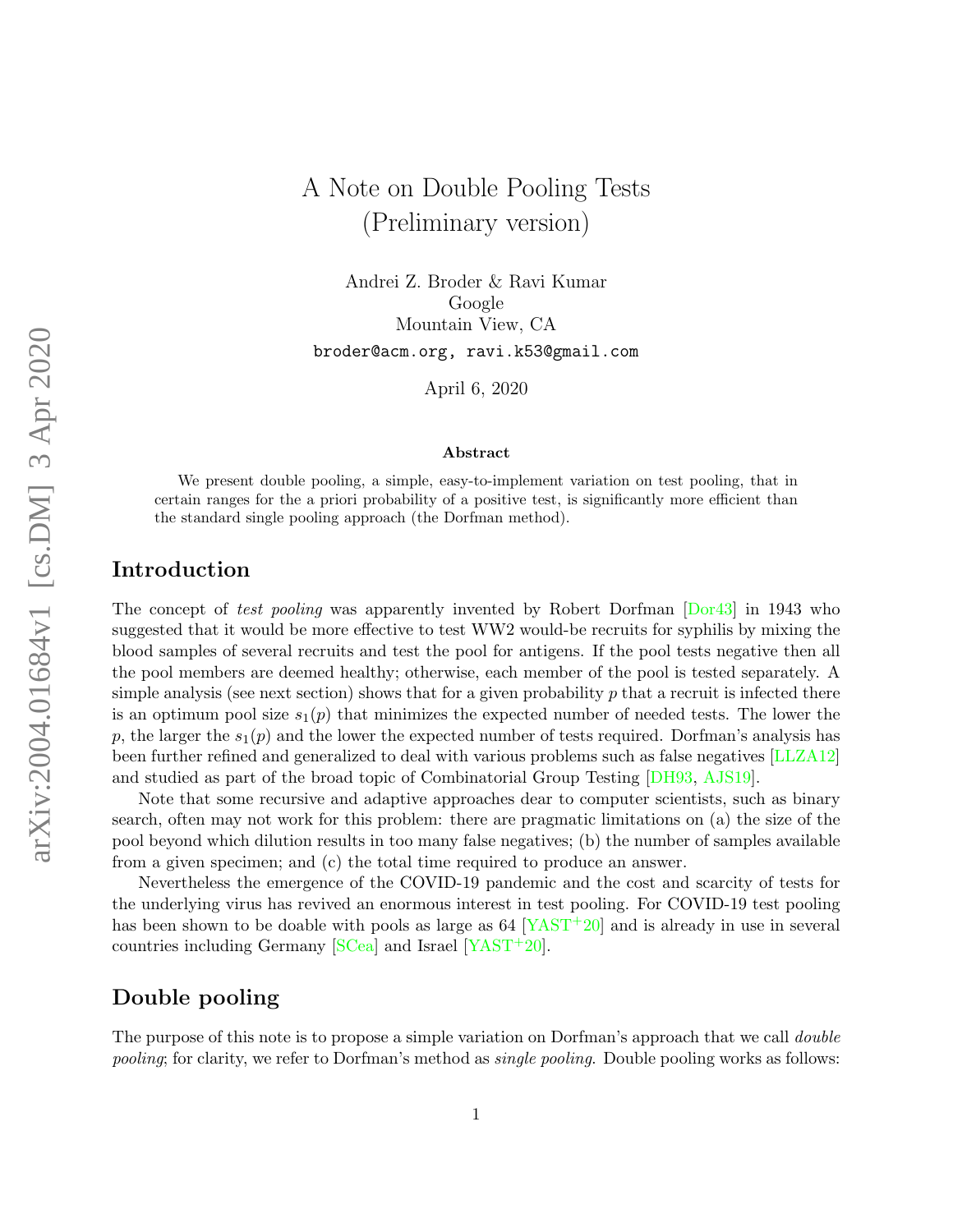given a probability p of a positive test, pick an optimal size  $s_2(p)$  for the pool size. (The optimal  $s_2(p)$  is larger than the corresponding optimal  $s_1(p)$  for single pooling.) Divide the population to be tested into non-overlapping pools of size  $s_2$  (the division is assumed to be random) twice. Thus, now every patient belongs to *two* pools and is tested in two parallel rounds, A and B. For every patient if both the pools test positive then test the patient individually. Otherwise consider that patient cleared. If the pool tests do not ever produce false negatives the algorithm is clearly correct. (The false positives only reduce efficiency.)

It turns out the double pooling is particularly advantageous for  $p < 2\%$  corresponding to testing a large population of asymptomatic patients but it is more efficient than single pooling even for  $p = 10\%.$ 

We will discuss double pooling in the next section in more detail, but to see its advantages and build an intuitive understanding we start with an example.

Assume that  $p = 0.01112$ . It turns out  $s_1 = 10$  is the optimal size for single pooling with this p and results in an expected cost of  $\approx 0.206$  tests/patient, a nice improvement over testing everyone. However using double pooling the optimum  $s_2(p)$  is 23 and the expected cost further declines to just 0.145, an almost 30% improvement. (These quantities will be obvious from our analysis later.)

At first blush these gains might seem surprising, but here is a quick-and-dirty computation: Assume that we are testing 1000 patients and remember  $p \approx 0.011$  so we will posit we have exactly 11 positive patients.

- For single pooling, since  $s_1 = 10$ , we start with 100 tests. Assuming all positive cases end in separate pools (an upper bound) we will need to do another 110 tests to deal with all the suspicious cases, hence 210 total tests (which is close enough to 206.)
- For double pooling, since  $s_2 = 23$ , we do twice 44 tests with 23 patients each (88 tests). In each round at most 11 tests will come back positive raising suspicions about a total of  $22 \times 11 = 242$  healthy patients. Thus a given healthy patient has probability 0.24 to be a suspect in Round A and the same 0.24 probability in round B. These are quasi-independent, hence the probability of being suspected twice is only  $0.24 \times 0.24 = 0.0576$ . Thus we expect to have less than  $57 \approx 0.0576 \times (1000-11)$  healthy patients that were in a positive pool in both rounds and will have to be retested. In addition the 11 truly positive patients will be retested as well. Thus the total number of tests is  $88 + 57 + 11 = 156$  (which is reasonably close to the claimed 145 since we overestimated and also because in fact we now cover  $44 \times 23 = 1012$ patients).

In conclusion, the "magic" of double pooling comes from a paradigm that has been observed in many other situations, e.g., Bloom filters [\[Blo70,](#page-6-5) [BM03\]](#page-6-6) and balanced allocations [\[ABKU99,](#page-5-1) [Mit01\]](#page-6-7). Although the probability of being "unlucky" in a given trial might be high, the probability of being unlucky in two or more independent trials decreases dramatically.

### Analysis

Consider the expected cost attributable to one patient in the single pooling situation, where the size of the pool is s:

• if the patient is positive, then the cost is  $1/s + 1$  (the patient's share of the pool + their individual test);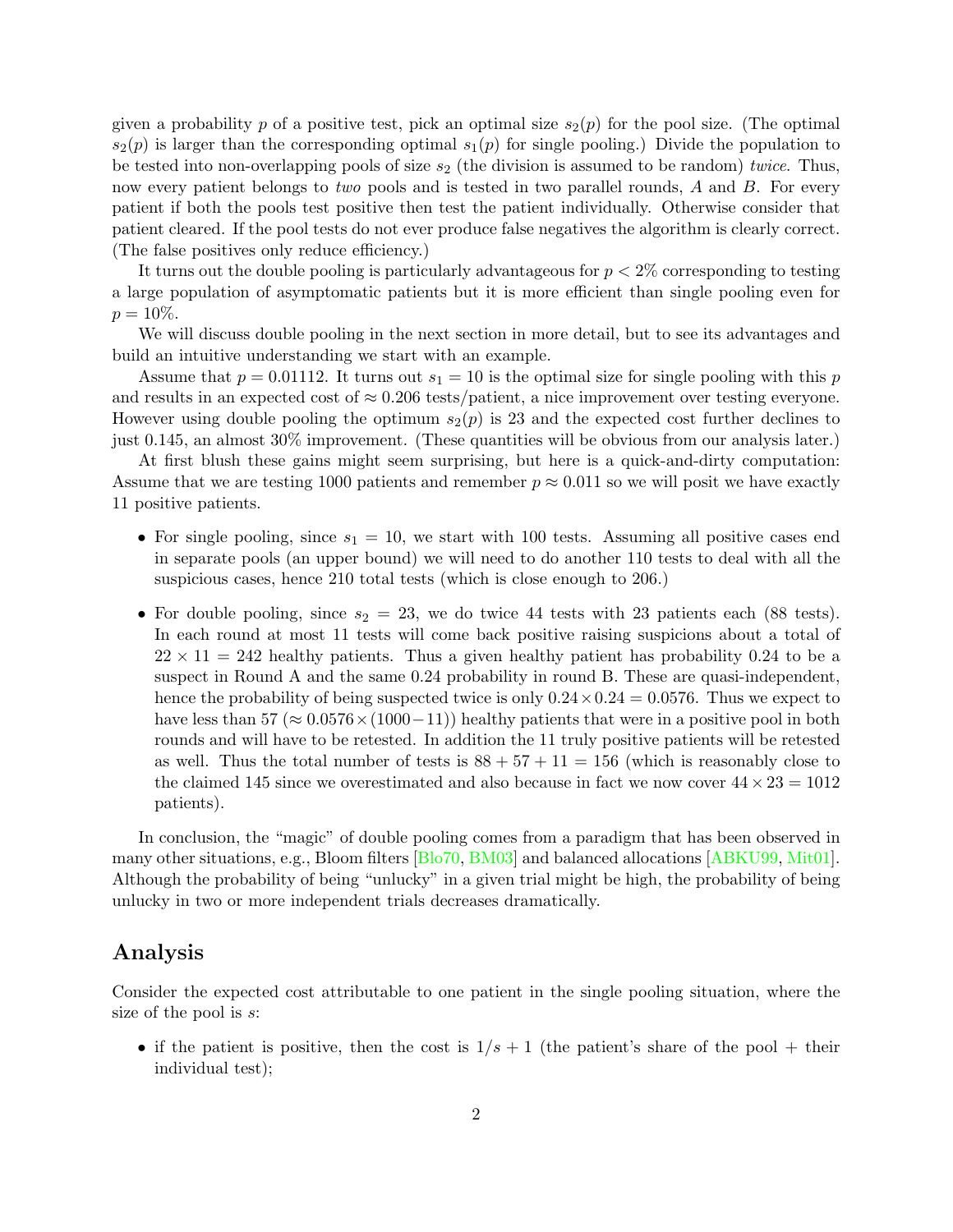• if the patient is negative, then the cost is  $1/s + 1 \times (1 - (1 - p)^{(s-1)})$  (the patient's share of the pool  $+$  their individual test *iff* not all the other patients are healthy).

Since the probability of being positive is  $p$ , the total expected cost per patient in this case is

$$
p\left(1+\frac{1}{s}\right) + (1-p)\left(1-(1-p)^{s-1}+\frac{1}{s}\right) = \frac{1}{s} + 1 - (1-p)^s.
$$
 (1)

To determine the pool size that minimizes the total for a given  $p$ , we take the derivative of the cost with respect to s:

$$
\frac{\partial}{\partial s} \left( \frac{1}{s} + 1 - (1 - p)^s \right) = -(1 - p)^s \ln(1 - p) - \frac{1}{s^2},\tag{2}
$$

and set it to 0.

The solution of interest can be expressed in terms of the Lambert  $W$  function<sup>[1](#page-2-0)</sup> namely

$$
s_1 = 2W\left(-\frac{1}{2}\sqrt{-\log(1-p)}\right) / \log(1-p) . \tag{3}
$$

Let us define  $p_{10}$  as the value of p for which the optimum  $s_1$  is exactly 10. It turns out that  $p_{10} \approx 0.01112$  $p_{10} \approx 0.01112$  $p_{10} \approx 0.01112$  which is the value we used in the introductory example. More generally, Figure 1 shows the optimum integer  $s_1$  as a function of  $p$ .



<span id="page-2-1"></span>Figure 1: Optimum  $s_1$  as a function of p.

Let us turn to double pooling: now each patient will be assigned to two random pools each of size s. A patient will be tested individually *iff* both their pools test positive. Again let us look at the expected cost induced by the testing of one patient:

<span id="page-2-0"></span><sup>1</sup> [https://en.wikipedia.org/wiki/Lambert\\_W\\_function](https://en.wikipedia.org/wiki/Lambert_W_function)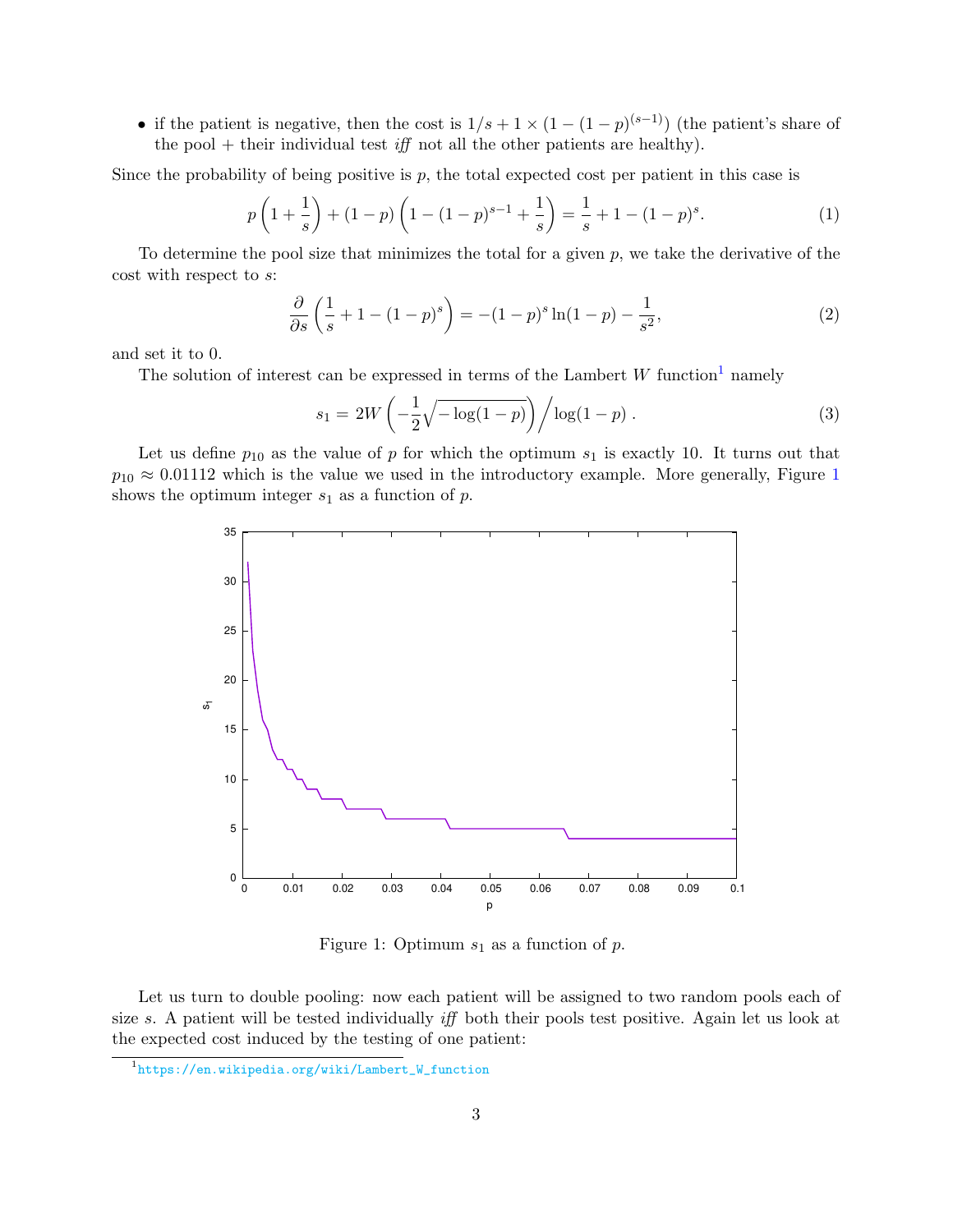- if the patient is positive, then the cost is  $2/s + 1$  (the patient's share of the two pools + their individual test);
- if the patient is negative, then the cost is  $2/s + 1 \times (1 (1 p)^{(s-1)})^2$  (the patient's share of the pools + their individual test *iff both* pools test positive).

Hence the total expected cost is

$$
p\left(1+\frac{2}{s}\right) + q\left((1-q^{s-1})^2 + \frac{2}{s}\right) = \frac{2}{s} + p + q(1-q^{s-1})^2,
$$
\n(4)

where for brevity q stands for  $1 - p$ .

As before, to determine the pool size that minimizes the total cost for a given  $p$ , we take the partial derivative of the cost with respect to s:

$$
\frac{\partial}{\partial s} \left( \frac{2}{s} + p + q(1 - q^{s-1})^2 \right) = -\frac{2}{s^2} - 2q^s (1 - q^{s-1}) \ln q,
$$
\n(5)

and set it to 0.

This has to be solved numerically at each p. Solving this at  $p = p_{10} \approx 0.01112$  we see that the optimum  $s_2 = 23$  $s_2 = 23$  $s_2 = 23$ . More generally, Figure 2 shows the optimum integer  $s_2$  as a function of p and Figure [3](#page-4-0) shows the expected cost per patient tested as a function of  $p$  for both single and double pooling using optimal integer values of  $s_1(p)$  and  $s_2(p)$ .



<span id="page-3-0"></span>Figure 2: Optimum  $s_2$  as a function of p.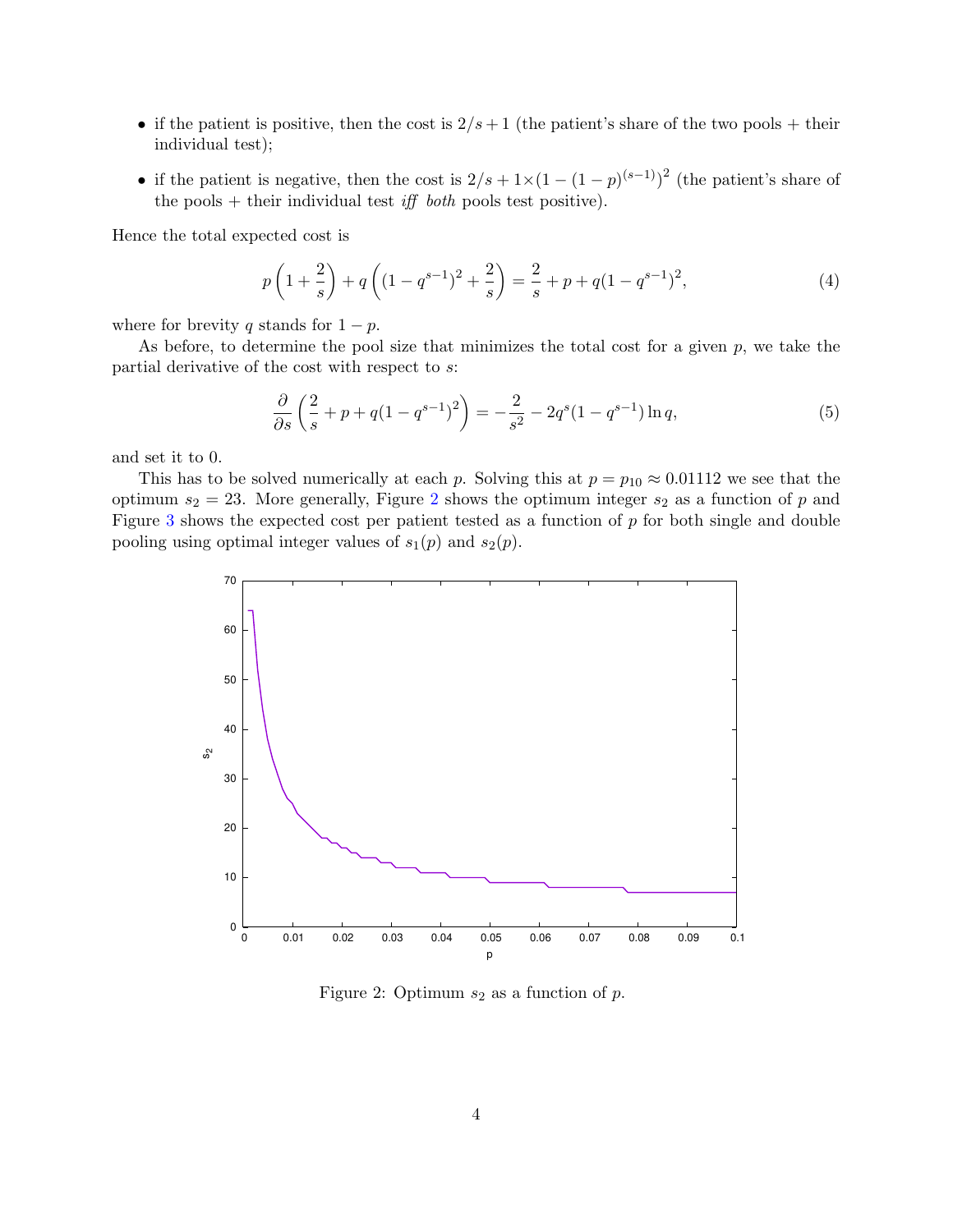

<span id="page-4-0"></span>Figure 3: Expected cost using the optimum  $s_1$  and  $s_2$  as a function of p.

In principle we can generalize double pooling to  $k$ -pooling, whereby each patient participates in  $k$  independent pools in  $k$  parallel rounds. The expected cost becomes

$$
\frac{k}{s} + p + q(1 - q^{s-1})^k.
$$
 (6)

Depending on  $p$  this can yield further improvements but they are probably impractical especially if p gets larger. (With triple testing for  $p = p_{10}$  and about 1000 samples we would need only 128 tests with pools of size 36, and with quadruple testing only 122 tests with pools of size 47.). Even more asymptotically efficient tests can be constructed  $[MT11, PR11]$  $[MT11, PR11]$  $[MT11, PR11]$ , but it is unclear if they can be practical.

# Conclusions

We presented *double pooling*, a simple, easy-to-implement variation on test pooling, that in certain ranges for  $p$ , the a priori probability of a positive tests, is significantly more efficient than the standard single pooling approach. Figure [4](#page-5-2) shows the percentage of savings of double pooling over single pooling as a function of  $p$ . We can see that double pooling is particularly advantageous for p below  $2\%$  corresponding to large scale testing of asymptomatic patients, but is still at least  $10\%$ better than single pooling all the way up to  $p = 5.4\%$ .

Our analysis assumes sampling from an infinite distribution, but in practice, double pooling can be implemented after accumulating a fairly small collection of samples. (There is a small efficiency penalty due to the correlation between rounds that we will discuss in the final version.) The main disadvantage of double pooling is that it is more sensitive to dilution-induced false negatives for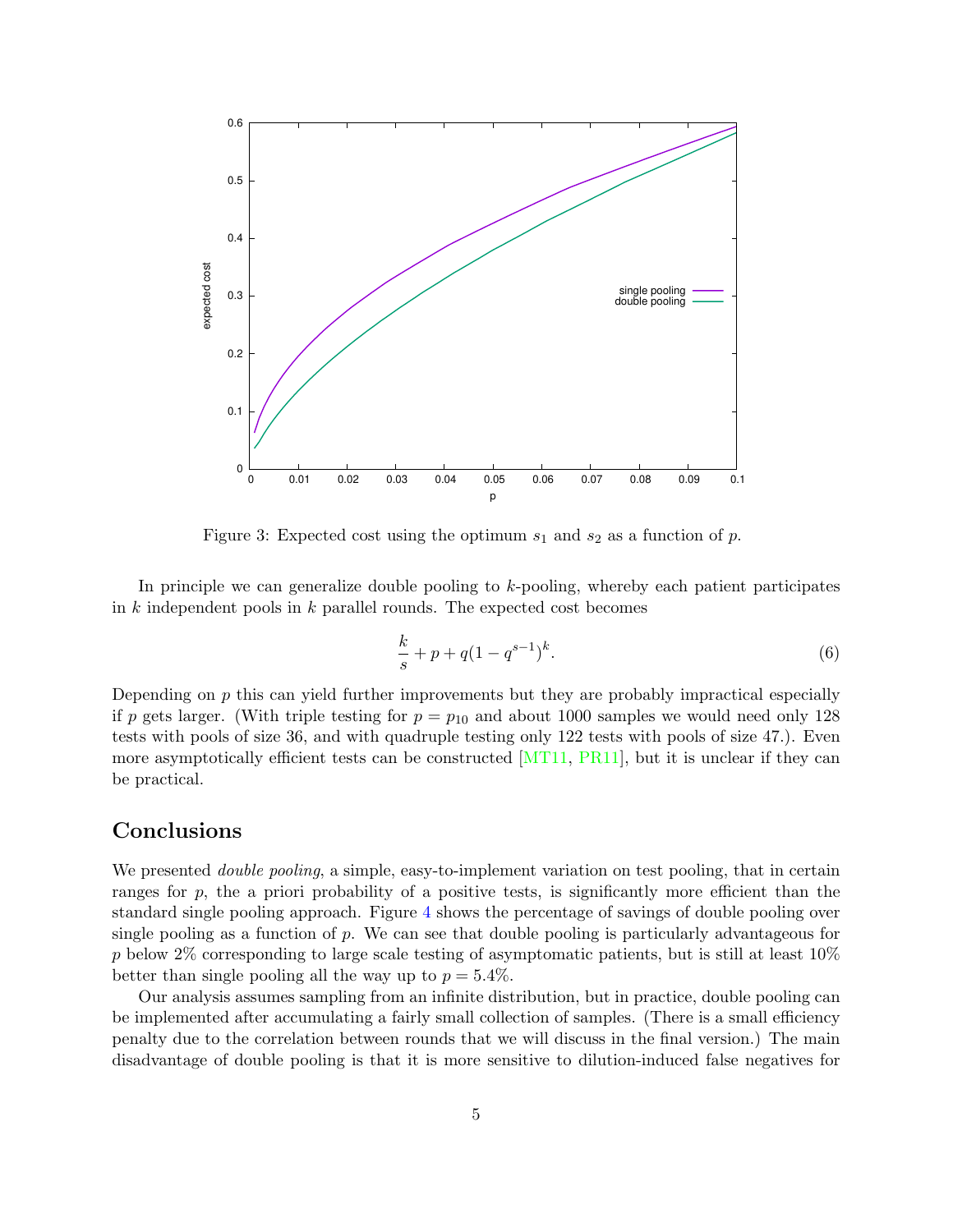

<span id="page-5-2"></span>Figure 4:  $\%$  savings of double pooling over single pooling as a function of p.

two reasons: one physical: the pools used are larger; and one mathematical: a true positive sample will be missed if either of its two pools produces a false negative. We will discuss this further in the final version.

We are reaching out to our colleagues in the medical field to find out whether double pooling is practically usable for COVID testing and will update our note with their feedback.

Presently, there is an extraordinary flurry of activity and independent work on group testing for COVID. This includes an analysis of a single pooling method [\[Gol20\]](#page-6-10) and a proposal based on binary search [\[Gos20\]](#page-6-11). It might well be the case that independent researchers have already obtained the same results presented here. We are encouraging members of the community to send us their comments and feedback.

#### Acknowledgments

We thank our colleagues Fernando Pereira and Tamás Sarlós for many useful comments.

# References

- <span id="page-5-1"></span>[ABKU99] Yossi Azar, Andrei Z. Broder, Anna R. Karlin, and Eli Upfal. Balanced allocations. SIAM J. Comput., 29(1):180–200, 1999.
- <span id="page-5-0"></span>[AJS19] Matthew Aldridge, Oliver Johnson, and Jonathan Scarlett. Group testing: An information theory perspective. Foundations and Trends in Communications and Information Theory, 15(3-4):196–392, 2019.